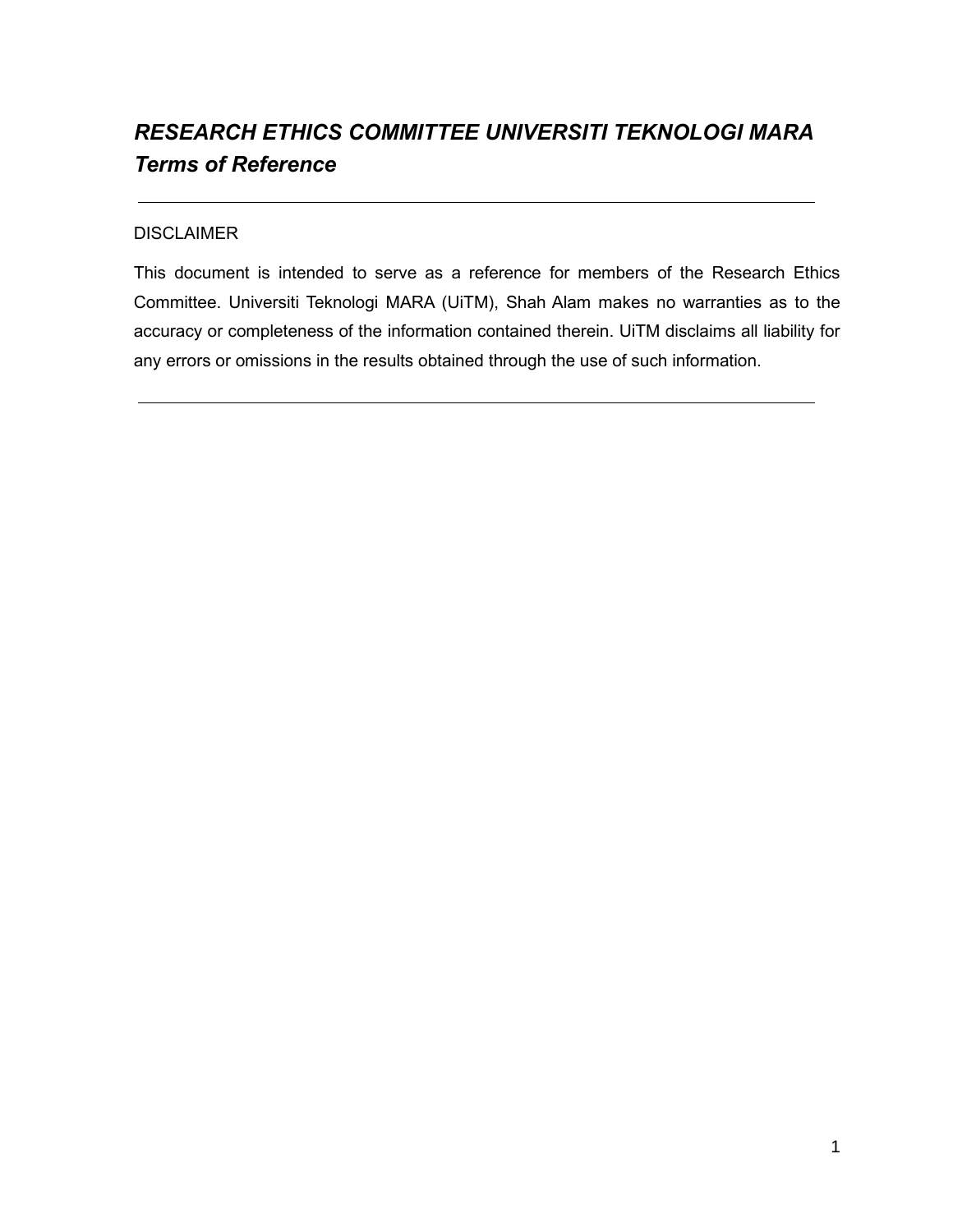#### 1. Terms of Reference

The Research Ethics Committee (REC), UiTM endorses the use of the Malaysian Guideline for Good Clinical Practice as reference for members of the REC to perform their duties to the best of their knowledge. The REC also operates in conformity with the Declaration of Helsinki and the relevant laws and regulatory requirements.

- 1.1 The purpose of the REC is to:
- (a) review applications for ethics approval for research involving human participants.
- (b) decide the categories of risk into:
	- i. minimal risk the probability and magnitude of harm or discomfort anticipated in the research are not greater in and of themselves than those ordinarily encountered in daily life or during the performance of routine physical or psychological examinations or tests;
	- ii. more than minimal risk research activities that present greater than minimal risk to human participants; or
	- iii. exempted category

[Note: The Research Risk Classification Form (REC 3/2019) completed by applicants will be used to assist risk categorization.]

- (c) approve or reject research ethics application.
- (d) impose restrictions and conditions on research, if necessary.
- (e) review submitted progress reports.
- (f) suspend or revoke approval of research, if necessary.
- (g) report research ethics transgression to the *Unit Integriti* UiTM.
- (h) provide training and promote research ethics awareness to the academic staff and students at the University.
- (i) ensure expediency deliberation of all research ethics application.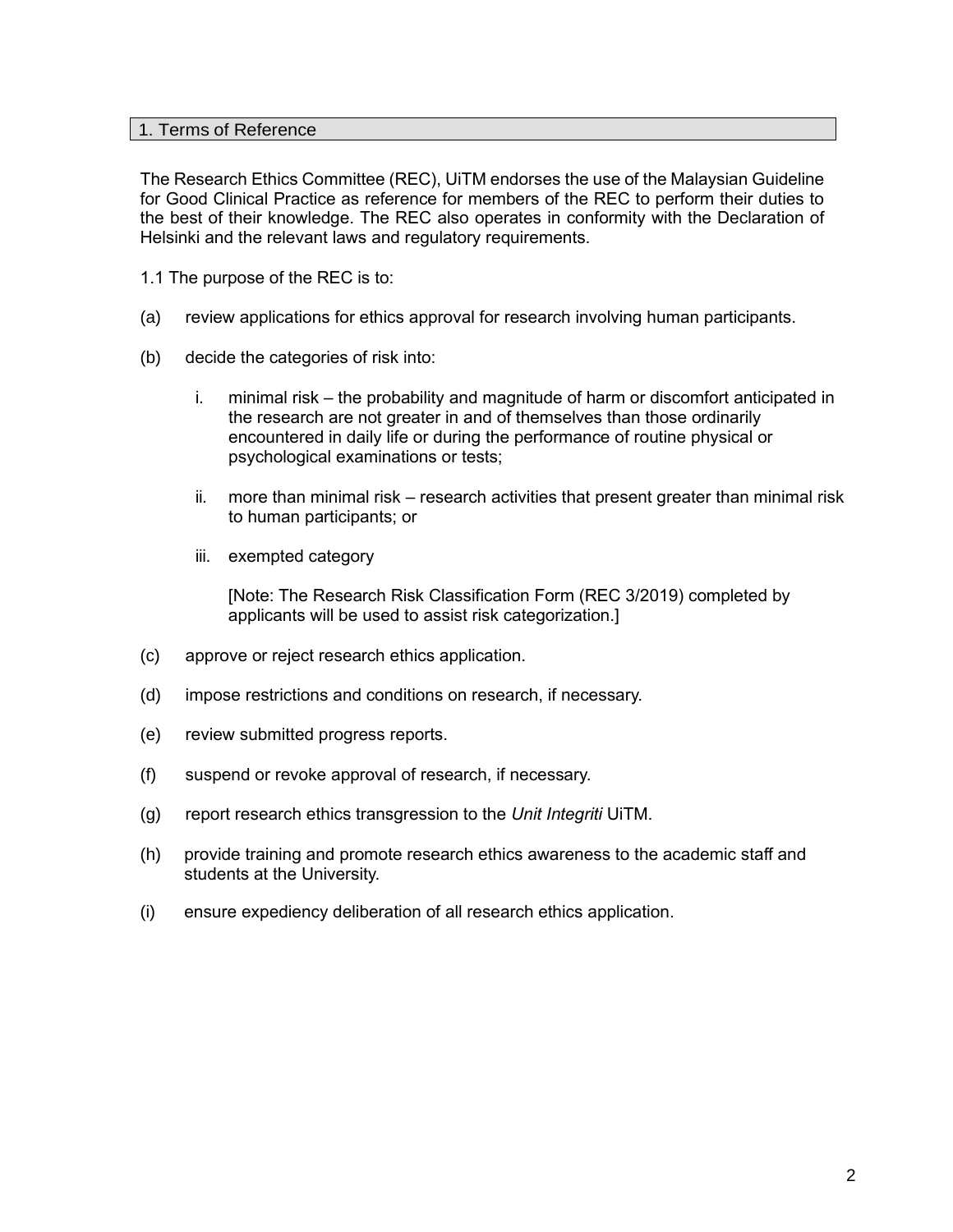## 2. The Terms of Appointment for Members

- (a) REC Chairperson, Deputy Chairpersons, Members, Associate Members, and Secretariat are to comply with and abide by the rules and procedures as approved by UiTM Senate.
- (b) The newly appointed or re-appointed REC Members must read, understand, and accept the terms and conditions of their appointment.
- (c) Appointments are made for a term of one (1) or two (2) years subject to re-appointment. There is no limit to the number of re-appointments.
- (d) An appointed member gives consent to have his/her full name, profession, and affiliation published by REC, where appropriate.
- (e) It is mandatory that an appointed member is required to sign a Confidentiality Agreement to maintain confidentiality regarding applications, meeting deliberations, information on research participants, and related REC matters.
- (f) Nominated members with previous experience in IRB/REC are required to observe one (1) REC meeting as a prerequisite for their appointment.
- (g) Nominated members are required to observe three (3) REC meetings as a prerequisite for their appointment.
- (h) Reappointed members (whose 2-year term has ended) are not required to observe the REC meetings as a prerequisite for their reappointment.
- (i) REC Members must disclose any conflict of interest to the Chairperson as soon as they become aware of it.
- (j) REC members who wish to resign should write to the Vice-Chancellor at least one (1) month before their resignation.
- (k) REC members who have been found guilty of any professional misconduct will be terminated from the REC.
- (l) REC members are required to attend no less than two-thirds (2/3) of all scheduled meetings of each year unless exempted or excused by REC. REC members must notify the REC Secretariat in writing for any non-attendance together with valid reasons.
- (m)The appointment of REC members can be revoked if they fail to fulfill the two-third (2/3) minimum attendance requirement without valid reasons.
- (n) External members of REC are entitled to honorarium for each attendance to the REC meeting. The amount of the honorarium will be determined from time to time by the Deputy Vice-Chancellor, Research and Innovation, UiTM. Insurance coverage will also be accorded to external members of REC.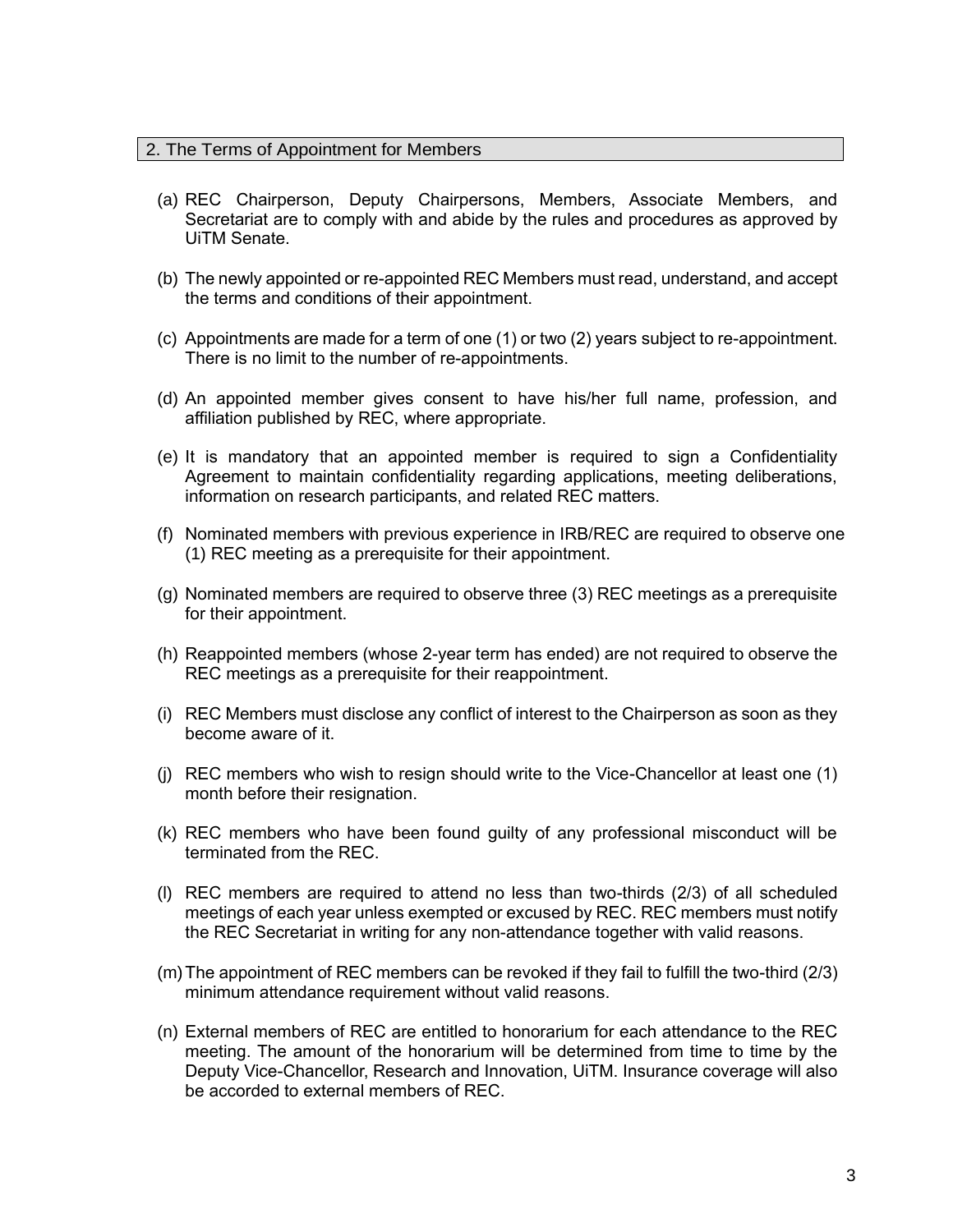## 3. Structure of the Research Ethics Committee

The minimum membership of the REC is nine (9). Members appointed by the Vice-Chancellor are represented by both genders, comprising:

- (a) a Chairperson;
- (b) two Deputy Chairpersons;
- (c) at least two academic/professional members who are UiTM staff with knowledge of, and current experience in, the areas of research that are regularly considered by the REC, involved in professional care or treatment of people (e.g. health, medical, social, psychological, epidemiological, as appropriate);
- (d) at least two members who are layperson, not employed by UiTM, not currently involved in medical or scientific work, and preferably from the community in which UiTM is located;
- (e) at least one member who has statistical knowledge;
- (f) at least one member who is from a religious institution or a person who performs a similar role in a community;
- (g) at least one member who has a legal background.

#### 4. Function of Members

#### **4.1 Chairperson**

The Vice Chancellor will appoint a Chairperson based on his or her ability to draw on the experience of all members, including lay members and those with specialist expertise, and to demonstrate respect for each member's viewpoint. The Chairperson also has the responsibility for managing the agenda and making sure that all relevant items are covered and adequately recorded. The role of the Chairperson is:

- (a) To preside at all REC meetings.
- (b) To ensure sufficient information is available to enable the REC members to make an informed decision.
- (c) To oversee arrangements for REC meetings.
- (d) To invite research ethics applicants to present their proposal at REC meetings, where required
- (e) To seek advice from experts, if necessary.
- (f) To address any conflict of interest among REC members.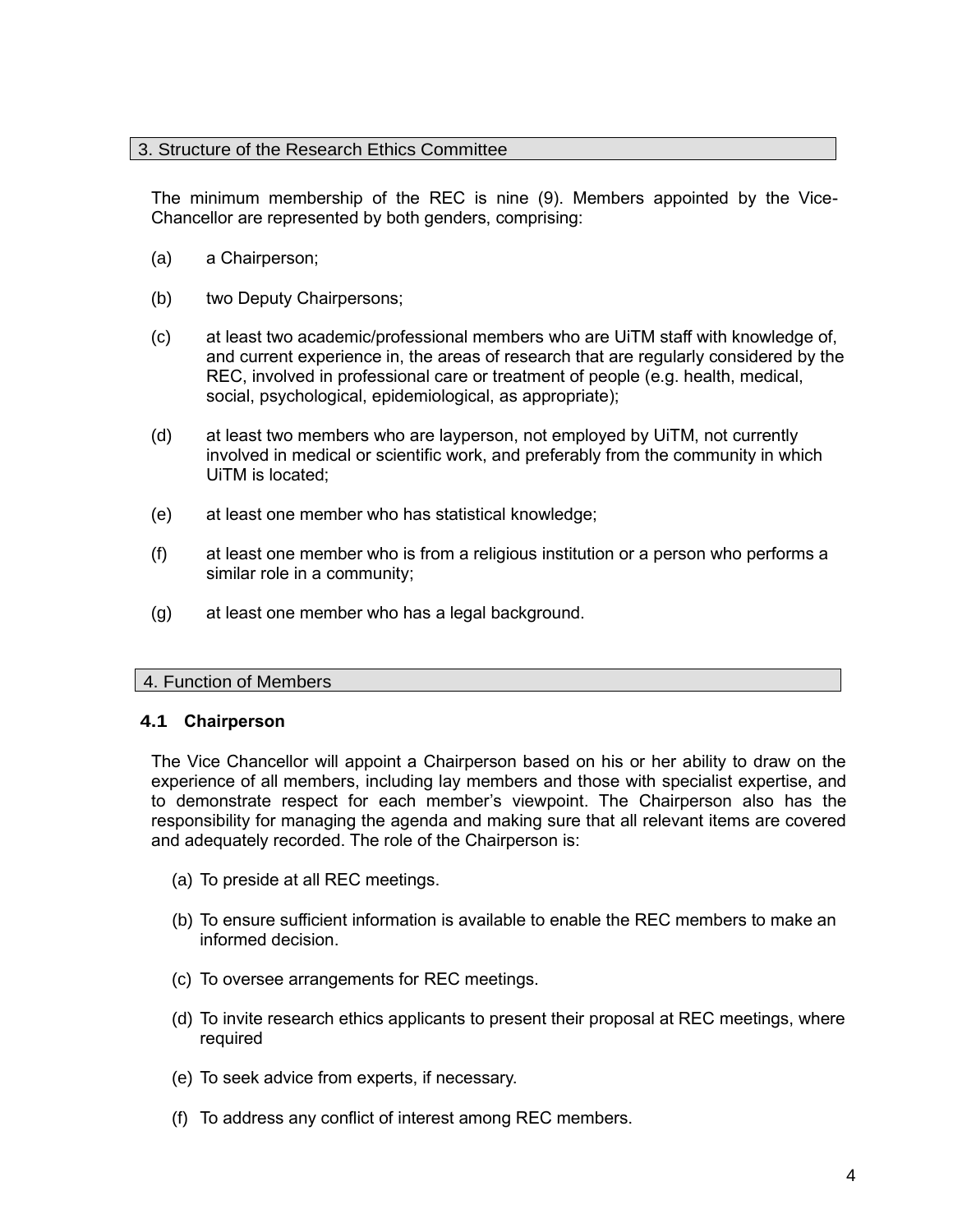- (g) To deal with appeals and complaints.
- (h) To respond to any communications regarding REC affairs.
- (i) To nominate the names of REC members for appointment by the Vice Chancellor
- (j) To report research ethics transgression to *Unit Integriti* UiTM.
- (k) To monitor approved research.

The Chairperson is likely to be called upon to perform duties beyond those related to REC meetings. These could include overseeing procedures, monitoring approved research and receiving reports.

The Chairperson is likely to be called on to communicate with other RECs in multicentre research approval arrangements, and to be required to represent the REC within the institution and in discussions with researchers and other RECs.

## **4.2 Deputy Chairperson**

Deputy Chairperson assumes the responsibilities of the Chairperson in his or her absence.

## **4.3 Members**

Members have the responsibilities to:

- (a) evaluate and deliberate on ethics approval applications;
- (b) provide written feedback for application reviews as requested by the Secretariat;
- (c) attend periodic training and other activities related to research ethics;
- (d) create awareness among the UiTM community on the importance of research ethics.

#### **4.4 Lay members**

Lay members are expected to provide their views from the perspective of the community. The qualifications for lay members are their independence from UiTM and their noninvolvement in medical, scientific or legal work.

## **4.5 Secretary**

The Secretary has the responsibility to facilitate and support the Chairperson and REC members in ensuring the smooth functioning of the REC. Responsibilities of the Secretary include;

(a) to lead the Secretariat.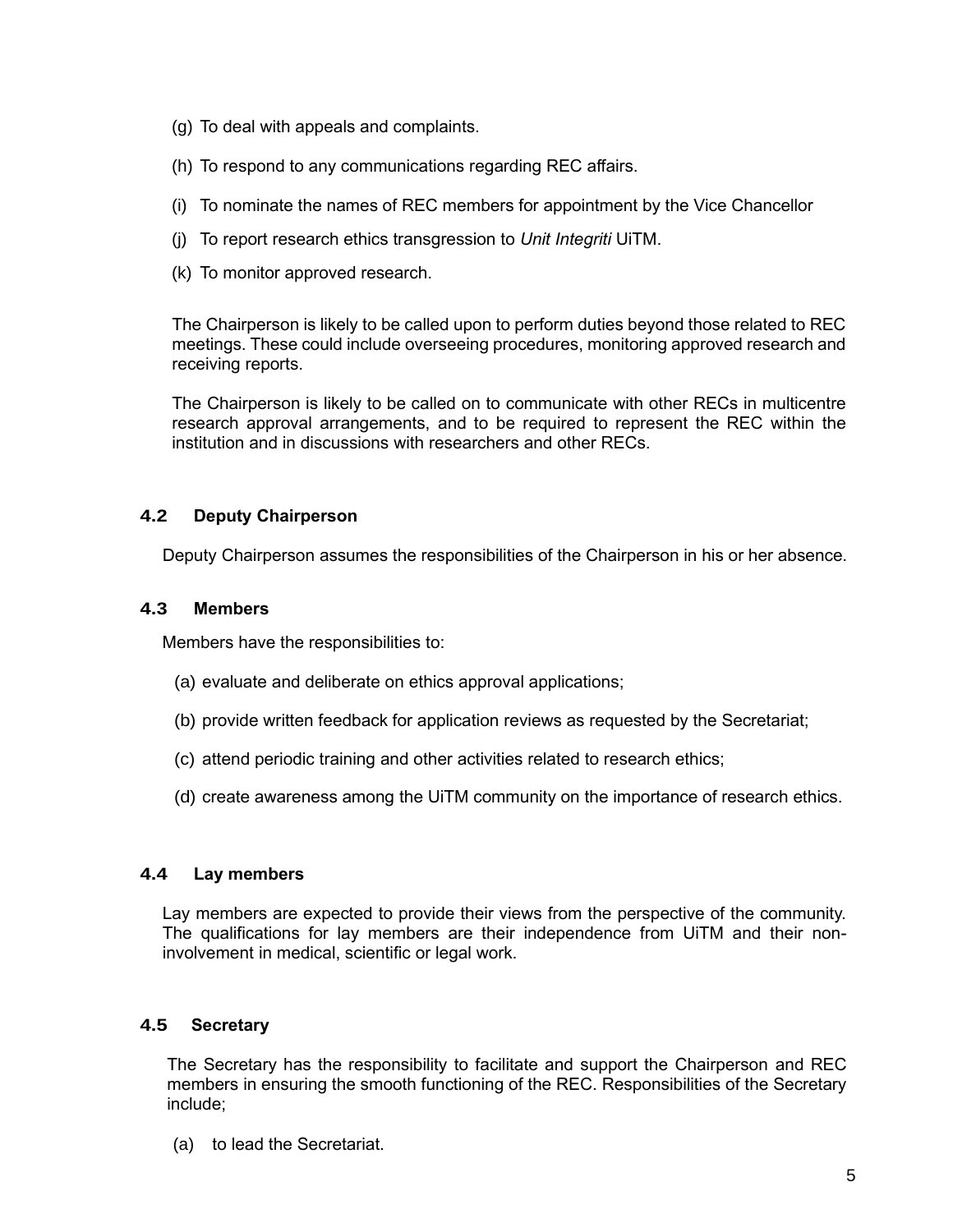- (b) to assign suitable reviewers for each application and notification received.
- (c) to follow up with applicants and reviewers pertaining to ethics approval applications.
- (d) to call for REC meetings.
- (e) to record the minutes of every meeting.
- (f) to ensure successful execution of the REC meetings as scheduled.
- (g) To execute the decisions made at REC meetings.
- (h) To ensure complete and proper documentation is maintained for the REC.
- (i) To make preparation for audit.
- (j) To plan for the training of REC members.
- (k) To coordinate the ethics awareness drive.

## **4.6 The Secretariat**

The Secretariat has the responsibility to assist the Secretary in the efficient running of REC affairs, including the following:

- (a) To respond to enquiries regarding application processes.
- (b) To receive and process all documents and correspondence addressed to the REC.
- (c) To screen documents and risk categories.
- (d) To ensure that documents submitted for ethics approval are complete and verified by the Research Committee at Faculty or Branch Campuses.
- (e) To organize REC documentation effectively.
- (f) To inform the National Pharmaceutical Regulatory Agency (NPRA) of changes in REC membership within 30 working days.
- (g) To prepare for REC meetings.
- (h) To prepare for audit.
- (i) To assist the secretary in the arrangement of trainings for REC members.

## **4.7 Independent Consultant**

Appointment of Independent Consultant is on 'as needed basis'. An independent consultant is a person who has additional or specialized expertise, beyond that of the REC members.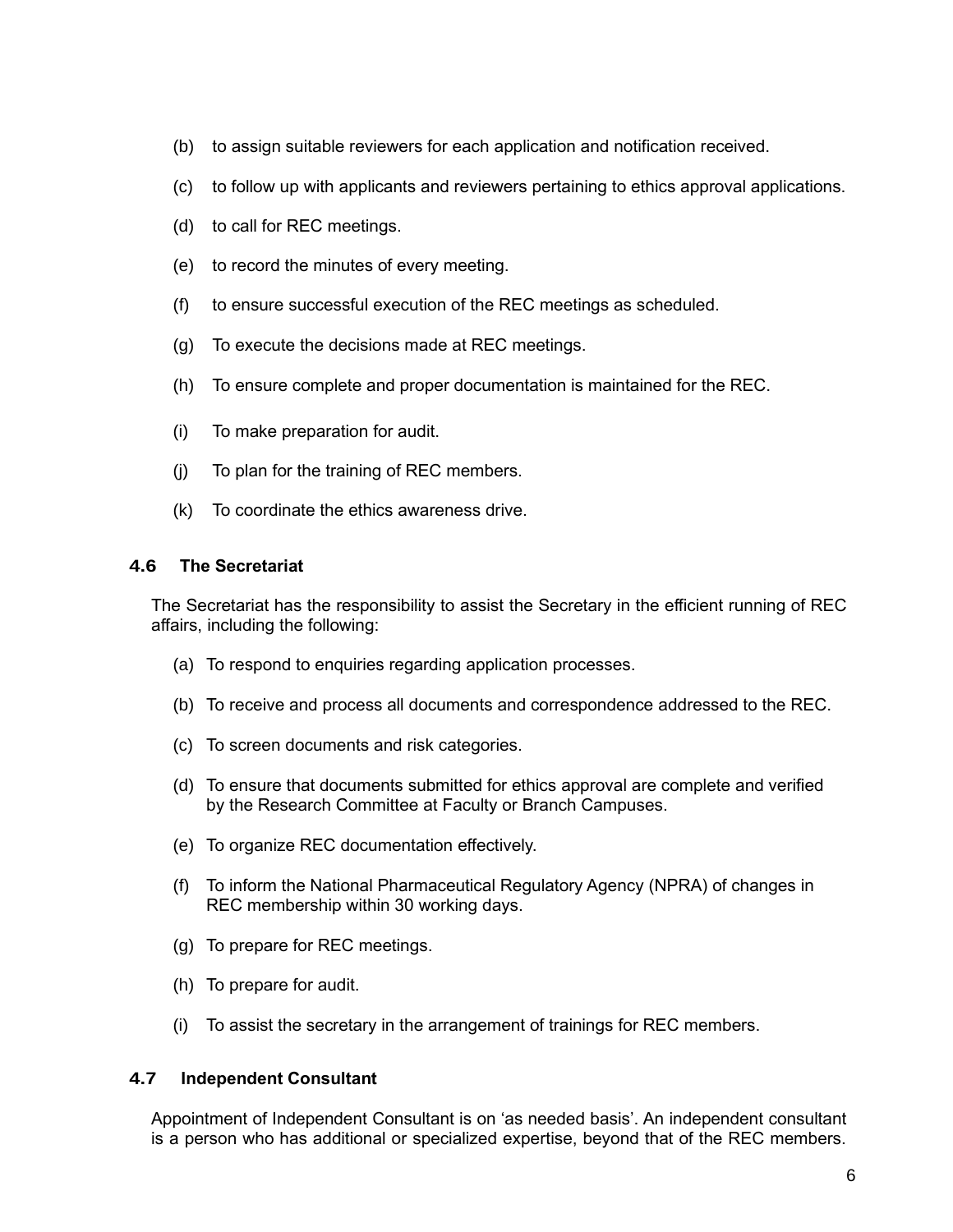He/she can be consulted to make recommendations on applications for ethics approval. Independent consultants do not count as part of a quorum or vote. Invitation as an independent consultant will be issued to an identified expert by the REC Chairperson. The appointment of the independent consultant will be recorded in the minutes of the related REC meeting. The responsibilities of an independent consultant are as follows:

- (a) To sign a Confidentiality Agreement.
- (b) To review all documents submitted to the REC relevant to the study under review.
- (c) To declare any conflicts of interest.
- (d) To provide recommendation on the study reviewed through the written report(s) and/or by input during the meeting(s).

#### **4.8 Associate Members**

Associate members are appointed by the Deputy Vice-Chancellor (Research and Innovation). Associate members are UiTM staff selected based on their expertise in the area required by the REC. Associate members are not part of the composition of the REC membership.

Their roles include:

- (a) To represent the REC at Faculty/College/Branch/Entities of Excellence Research Committees (JPF/JPK/JPN/JEK) levels in ensuring applications are complete and accurate.
- (b) To assist the REC with reviews of ethics application.
- (c) To train and provide current information to Faculty/College/Branch/Entities of Excellence Research Committees (JPF/JPK/JPN/JEK) or College, Faculty/Branch Ethics Review Committee (C/F/BERC) regarding REC matters.
- (d) To be part of any REC working committee, if necessary.
- (e) To acquire appropriate knowledge and training in the performance of their duties

#### 5. Scope of responsibility

The REC must be satisfied that the study design is capable of producing valid findings while also safeguarding the welfare, dignity, and rights of research participants. The REC may seek or receive assistance from a person, a research committee at UiTM, or an external expert in order to satisfy this requirement.

In the review of applications, the following areas will be considered by the REC:

- (a) *The project*
	- i. Is there a clear hypothesis?
	- ii. Are the research questions useful? Is the research worthwhile?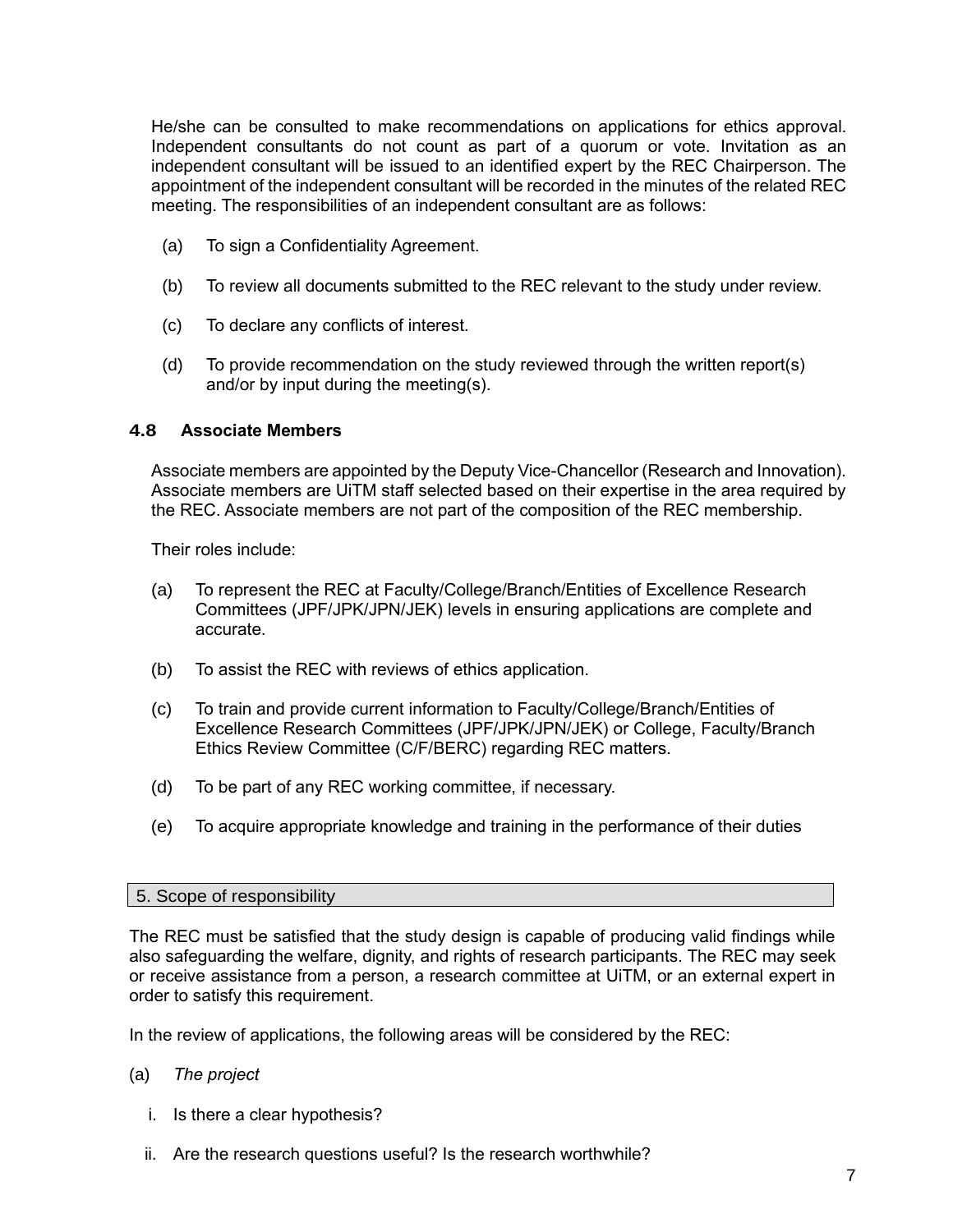- iii. Is the research likely to yield new information, enhance understanding or clarify existing uncertainty?
- iv. Has this, or similar research been carried out before in the same or similar, context?
- v. Can the research proposal be supported by a systematic review of literature that would demonstrate the importance of the research question, and does it build upon the results of previous research?
- vi. If indicated, have perspectives of potential participant groups, the wider community, or other disciplines been incorporated into the research proposal?
- vii. Are the aims of the proposal clear?
- viii. Does the value of the project appear to be adequate to justify its conduct with human participants?
- (b) *The researchers*
	- i. Do the researchers have the necessary qualifications, competence and experience?
	- ii. Are there adequate arrangements to ensure that members of the research team are aware of relevant ethical and legal obligations?
- (c) *The funding*
	- i. What is the relationship between the source of the funding and the aims of the project?
	- ii. Does that relationship have any implications for the ethical conduct of the project, especially the recruitment of participants, the type of information sought, or the freedom to publish the results?
- (d) *Research methodology*
	- i. Are all aspects of the research methodology clearly described?
	- ii. Is the methodology scientifically sound?
	- iii. Is the REC satisfied that the methodology is appropriate to achieve the aims of the project?
- (e) *Recruitment of participants*
	- i. Is it clear how participants will be recruited (e.g. advertisement, etc.)?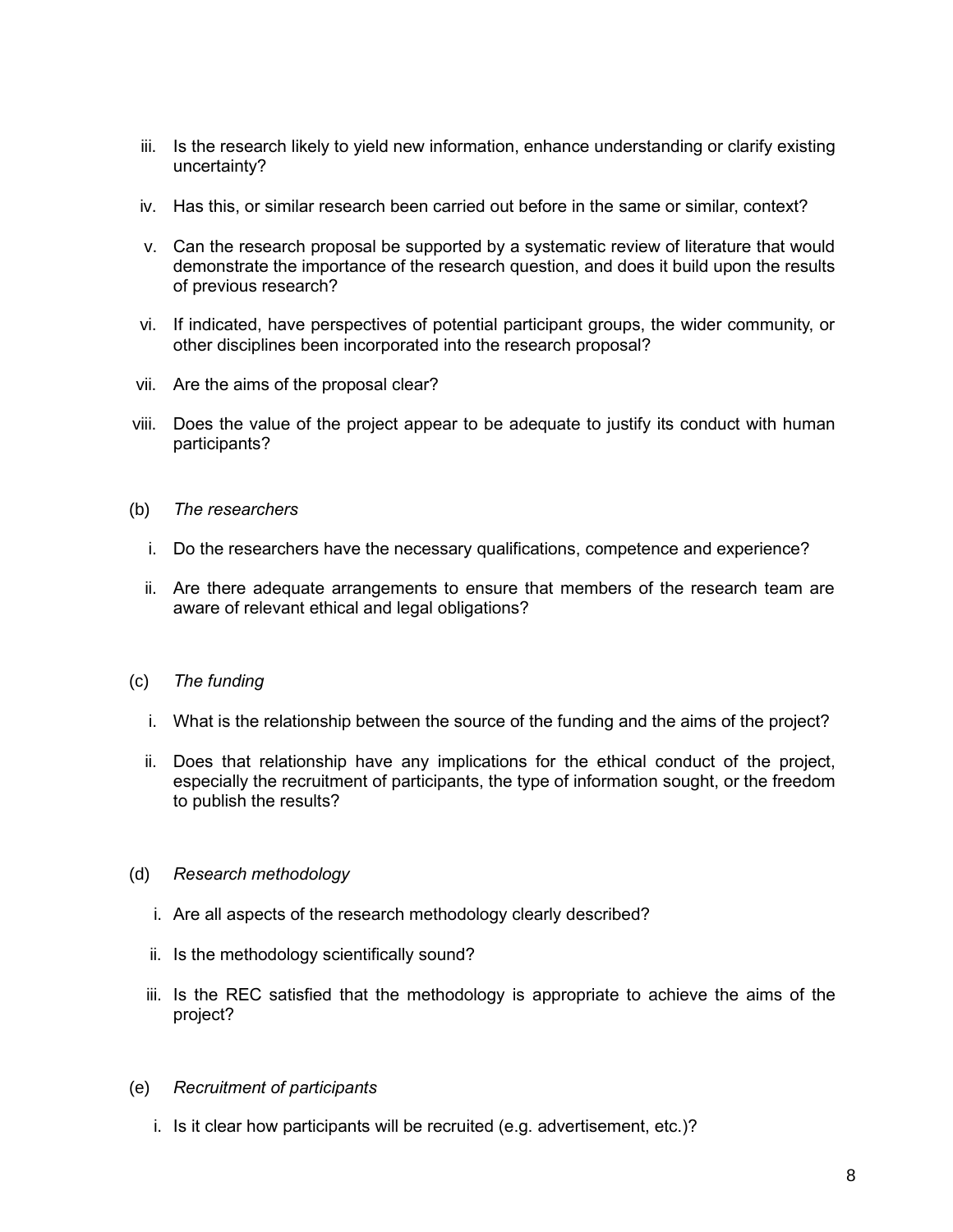- ii. Do the recruitment methods respect participant rights to the confidentiality of their affairs?
- iii. Are the proposed participants appropriate in number and kind?
- iv. Is there a fair selection of participants?

#### (f) *Incentives for participation*

- i. Are financial or other rewards proposed to be given to participants?
- ii. Are these of such a size or value that they may unduly influence the freedom of participants to participate or withdraw.

## (g) *Consent*

- i. Is the participant information sheet adequate in content and appropriate?
- ii. Is assent form provided to participants below the age of 18 years?
- iii. Do the proposed methods of securing consent to participate provide:
	- sufficient time for comprehension and decision,
	- evidence that participants understood their choices, and
	- sufficient opportunities to ask questions and re-consider?

#### *(a) Withdrawal of participation*

i. Are the ways in which participants are advised of their freedom to withdraw sufficient in content?

#### (h) *Risks and benefits of research*

- i. Have the risks and benefits of research to participants been identified clearly, and have appropriate risk mitigation measures been taken?
- ii. Do the risks to the participants outweigh the benefits?

## (i) *Data protection*

- i. Is it clear who will have access to information collected during the project?
	- Are the proposed storage and security measures adequate?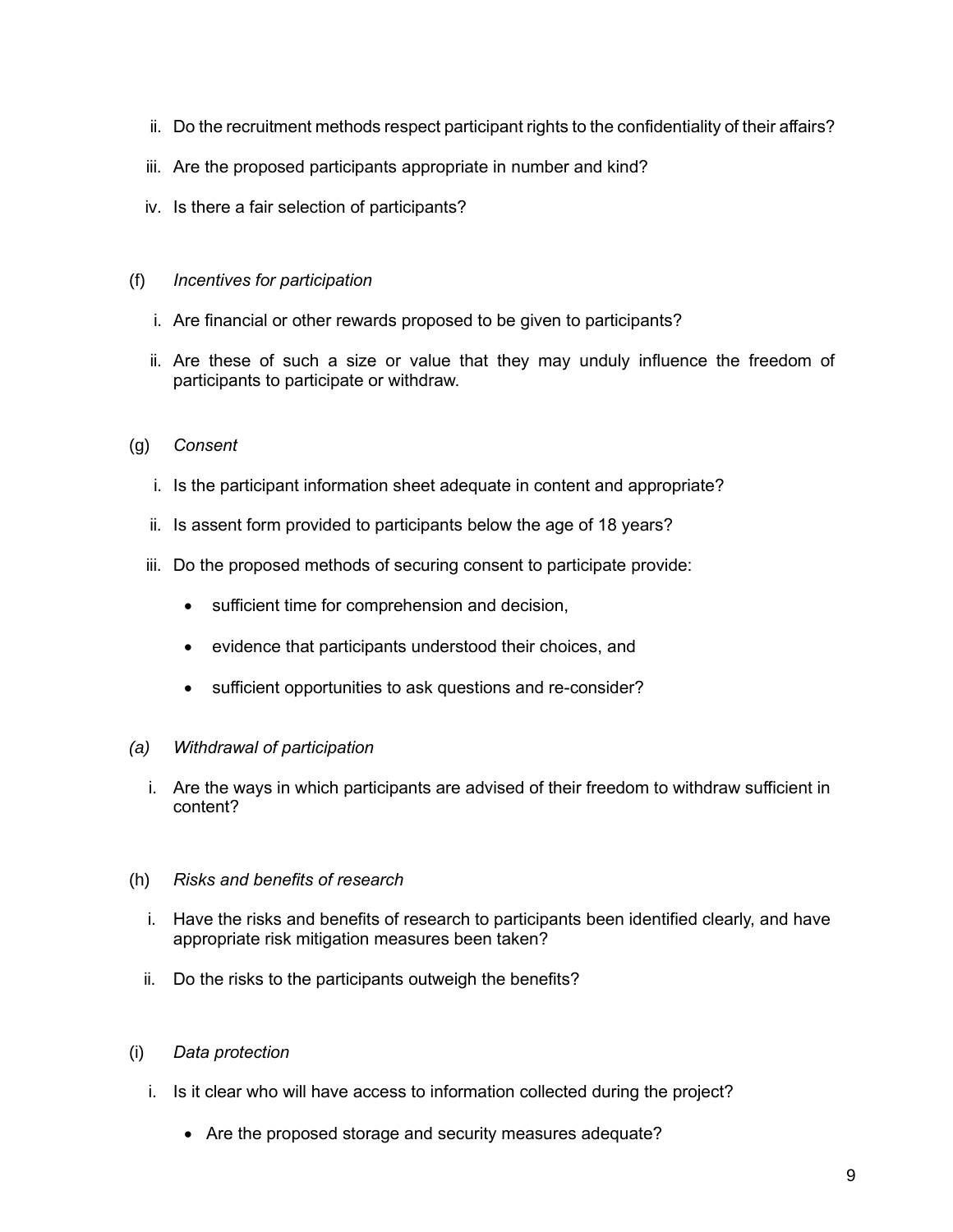- Are the participants clear that the information provided will be used only for the project?
- What are the measures used to protect the privacy and confidentiality of participants?
- Are the manner and form in which results will be published clearly described, and do they adequately protect the privacy and confidentiality of participants?

## (j) *Special Considerations*

i. Does the project involve subject matter or conduct which may give rise to the legal vulnerability of participants or researchers? Have adequate precautions been taken?

ii. In addition to these recurrent issues, some research requires particular additional attention, either because of the vulnerability of the intended participants or the type of research. Research with vulnerable participants that needs additional consideration includes:

- research involving children.
- research involving participants with intellectual or mental impairment, including temporary impairment, for example as a result of alcohol or drug- induced intoxication.
- research involving persons in highly dependent medical care situations.
- research involving indigenous or special groups.

## 6. Procedures

#### **Working procedures:**

Meetings will be conducted at least once a month. Meetings of the REC would be so arranged as to allow, wherever possible, all members to be fully informed by receipt of all relevant papers and the opportunity to attend.

The REC may approve, require amendment of, or reject a research proposal on ethical grounds. The REC must record decisions in writing and should include reasons for rejection. The REC should inform researchers in writing of decisions and, in the event of rejections or recommended amendments, the reasons for those decisions.

The agenda should be distributed to all members at least one (1) week before the meeting.

When there is less than full attendance at a meeting, the Chairperson must be satisfied that a quorum of five (5) members is met. The quorum must include a member who does not have any conflict of interest with the proposed research, an external member and a lay member.